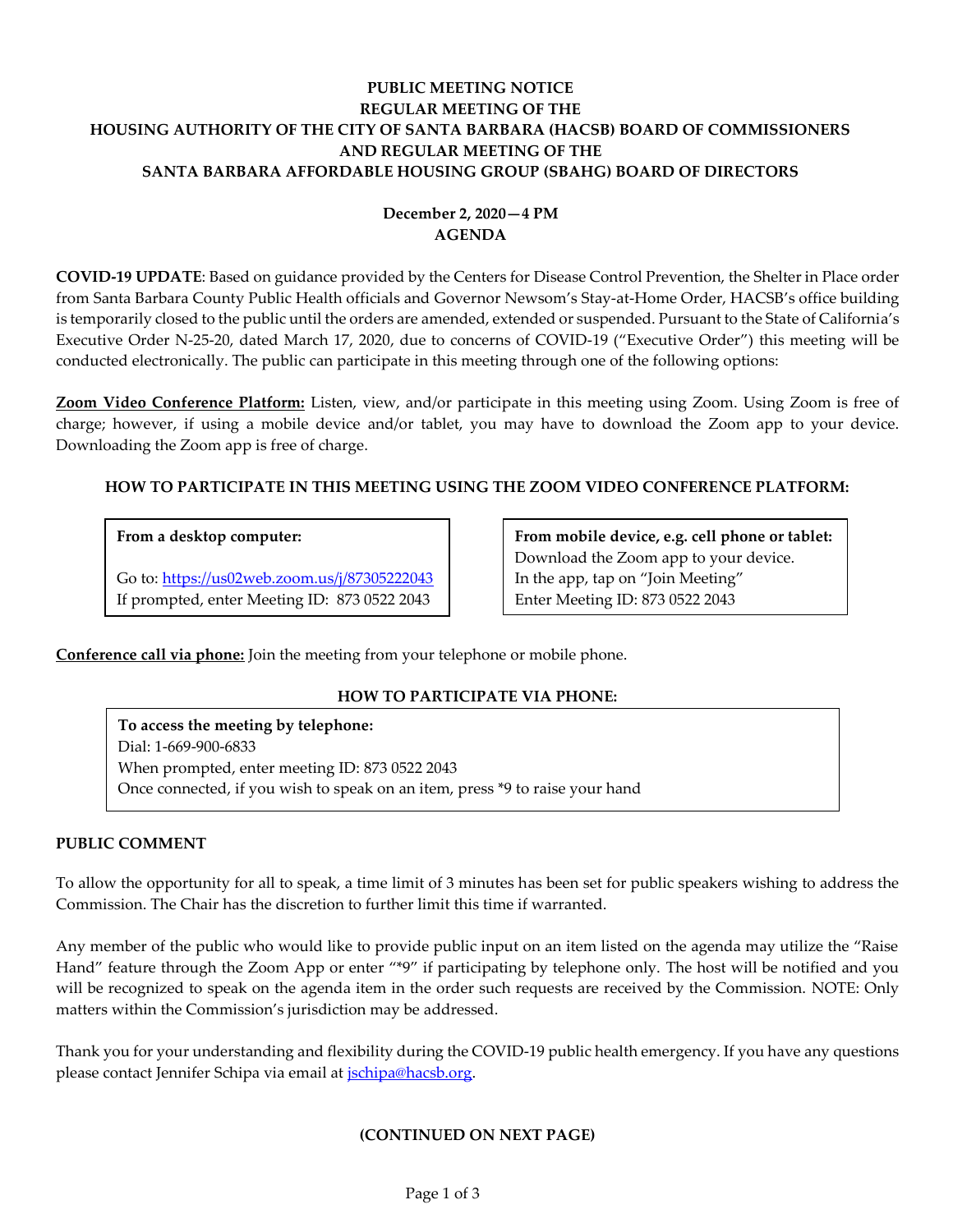| <b>Roll Call</b> |          |  |
|------------------|----------|--|
| <b>Boss</b>      | Larsson  |  |
| Faulstich        | Rowell   |  |
| Fenger           | Wheatley |  |
| Green            |          |  |

**II. Public Comment** – Any member of the public may address the Housing Authority Commission and SBAHG Directors for up to three minutes on any subject within the jurisdiction of the Housing Authority and/or SBAHG that is not scheduled for a public discussion before them. The total time for this item is ten minutes.

### **III. Consideration of Minutes**

To be taken under Consent Calendar below.

### **IV. Bills and Communications**

- 1. Photo and video [of NAHRO Award of Excellence for Housing Santa Barbara Day.](https://hacsb.org/download/meetings_2020/items/12_december/Item-IV.1.pdf) <https://vimeo.com/481459518>
- 2. [Letter from HUD notifying the Housing Authority of eligibility for Mainstream vouchers through CARES Act.](https://hacsb.org/download/meetings_2020/items/12_december/Item-IV.2.pdf)
- **V. Consent Calendar** *The following Consent Calendar items will not usually require discussion by the Commission. Items on the Consent Calendar may be approved by a single motion. Any Consent Calendar item is open for discussion and a separate vote by the Commission upon request of any Commissioner. Should a member of the public wish to comment on an item on the Consent Calendar below, please come forward to speak at the time the Commission considers the Consent Calendar.*

### **1. Subject: Consideration of Minutes**

Recommendation: That the HACSB Commission [and SBAHG Board approve the Minutes of their November](https://hacsb.org/download/meetings_2020/items/12_december/Item-V.1.pdf)  4, 2020 Regular Meeting.

## **2. Subject: Expenditures October 2020**

[Recommendation: That the Commission approve costs incurred and payments made for the month of October](https://hacsb.org/download/meetings_2020/items/12_december/Item-V.2.pdf) 2020.

#### **VI. Report of Executive Director**

## **1. Subject: Development Update**

Recommendation: That the Commission receive a verbal report on the status of developments in planning and/or under construction.

#### **VII. Treasurer's Report**

# **1. [Subject: Budgets for the Property Management, Villa Santa Fe, Santa Barbara Housing Partnership IV,](https://hacsb.org/download/meetings_2020/items/12_december/Item-VII.1.pdf)  Johnson Court and The Gardens on Hope Programs for the Fiscal Year Ending December 31, 2021**

Recommendation: That the Commission review and approve the budgets for the Authority's Consolidated Property Management, Villa Santa Fe, Santa Barbara Housing Partnership IV, Johnson Court and The Gardens on Hope programs for fiscal year ending December 31, 2021.

## **VIII. Committee Reports** – None

**IX. Unfinished Business** – None

## **X. New Business**

## **1. Subject: Subject: Executive Director/CEO Compensation**

Recommendation: The that the Commission approve and authorize an exemplary performance award equal to 5% of the Executive Director/CEO's annual compensation.